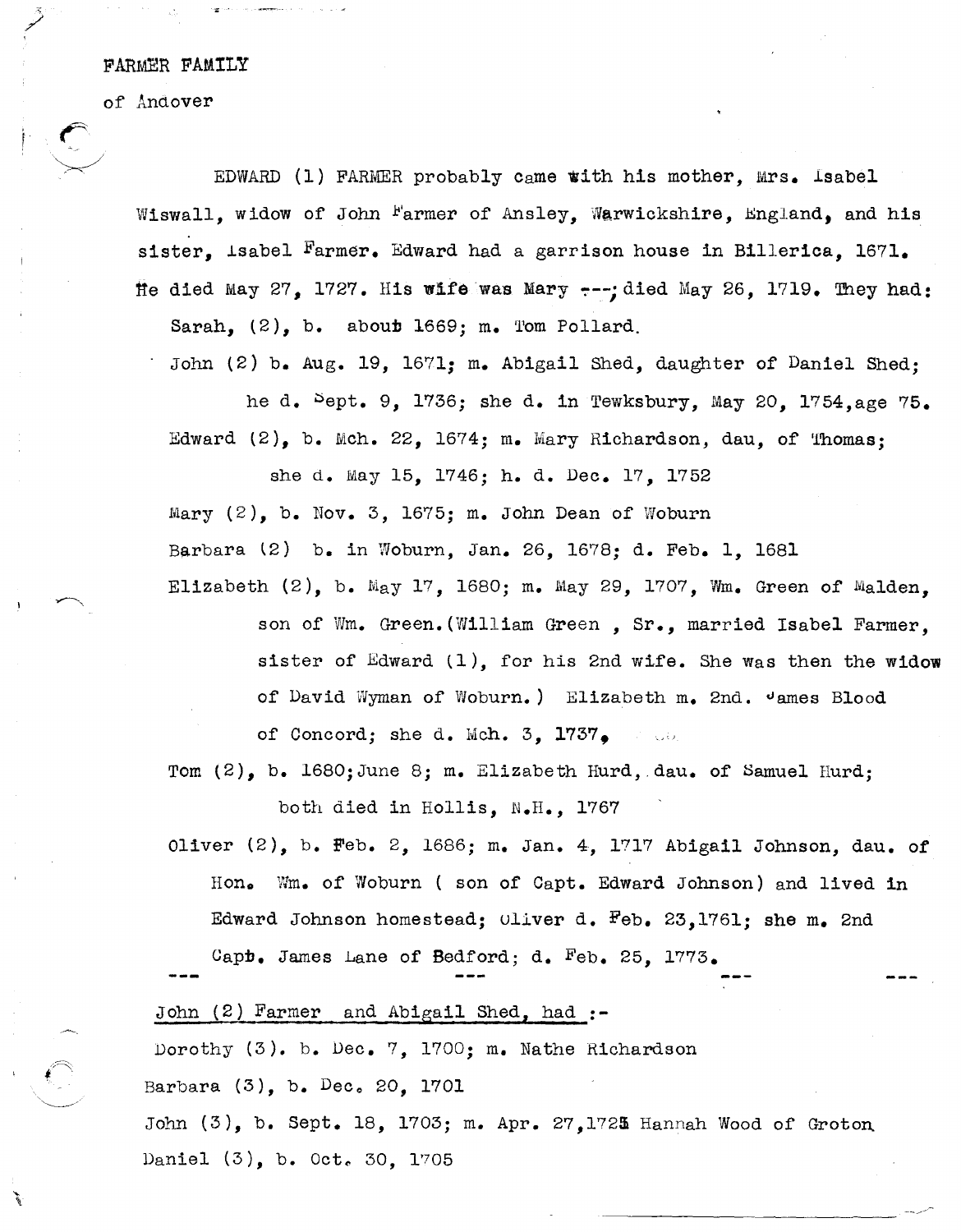## FARMER FAMILY  $-2-$

 $\tilde{}$ 

of Andover

)

-i

 $\begin{array}{c} \ddot{r} \\ \ddot{r} \end{array}$ 

 $\ddot{\phantom{a}}$  $\bar{1}$ 

 $\overline{\phantom{a}}$ 

 $\ddot{\phantom{a}}$ 

| Children of John (2) Farmer and Abigail Shed (cont.)                                      |                              |                                           |  |                                  |  |
|-------------------------------------------------------------------------------------------|------------------------------|-------------------------------------------|--|----------------------------------|--|
| Richard $(3)$ , b. $\mathbb{F}_{0}$ eb. 2, 1707; m. Martha --; lived in Tewksbury after   |                              |                                           |  |                                  |  |
|                                                                                           | 1740; wife d. April 29, 1759 |                                           |  |                                  |  |
| Edward $(3)$ , b. Nov. 10, 1710                                                           |                              |                                           |  |                                  |  |
| Jacob $(3)$ , b. Jan. 16, 1714                                                            |                              |                                           |  |                                  |  |
| William $(3)$ , b. Nov. 15, 1710                                                          |                              |                                           |  |                                  |  |
| Edward (2) Farmer (Edward (1) and Mary Richardson, had:                                   |                              |                                           |  |                                  |  |
| Mary $(3)$ , b. $\mu$ ec. 27, 1706; m. W. Shed                                            |                              |                                           |  |                                  |  |
| Andrew $(3)$ , b. Mch. 27, 1709; m. Lucy---who d. 1758; he m. 2nd Kebecca---;             |                              |                                           |  |                                  |  |
|                                                                                           |                              | he d. Aug. 4, 1758; she d. Sept. 28, 1802 |  |                                  |  |
| Elizabeth $(3)$ , b. Mch. 27, 1712                                                        |                              |                                           |  |                                  |  |
|                                                                                           |                              |                                           |  |                                  |  |
| Tom (2) Farmer (Edward (1) and Elizabeth Hurd, had $:$                                    |                              |                                           |  |                                  |  |
| Tom $(3)$ , b. July 15, 1712                                                              |                              |                                           |  |                                  |  |
| Joseph $(3)$ , b. Nov. 6, 1713                                                            |                              |                                           |  |                                  |  |
| Susanne $(3)$                                                                             |                              |                                           |  |                                  |  |
| Jonas $(3)$ , b. May 10, 1719                                                             |                              |                                           |  |                                  |  |
| Elizabteh $(3)$ , b. Aug. 29, 1722                                                        |                              |                                           |  |                                  |  |
| Joshua $(3)$ , b. $Pec. 18$ , 1723                                                        |                              |                                           |  |                                  |  |
| Samuel $(3)$ , b. April 10, 1725; went on expedition to Louisburg.                        |                              |                                           |  |                                  |  |
|                                                                                           |                              |                                           |  |                                  |  |
| Oliver (2) $F_{\text{a}}$ rmer (Edward (1) and Abigail Johnson, had :-                    |                              |                                           |  |                                  |  |
| Abigail (3), b. Dec. 22, 1717; d. Jan. 11. 1718                                           |                              |                                           |  |                                  |  |
| Abigail (3) 2nd, b. Jan. 14, 1719; m. Jonathan Richardson                                 |                              |                                           |  |                                  |  |
| $Mary (3)$ , b. Aug. 26, 1721; m. Wm. $Ba1dwin$                                           |                              |                                           |  |                                  |  |
| Sarah $(3)$ , b. $\mu$ ec. 14, 1723 ; m. Edward Jewett of Rowley; d. Boston, $\mu$ ec. 20 |                              |                                           |  | $1700\textcolor{white}{\bullet}$ |  |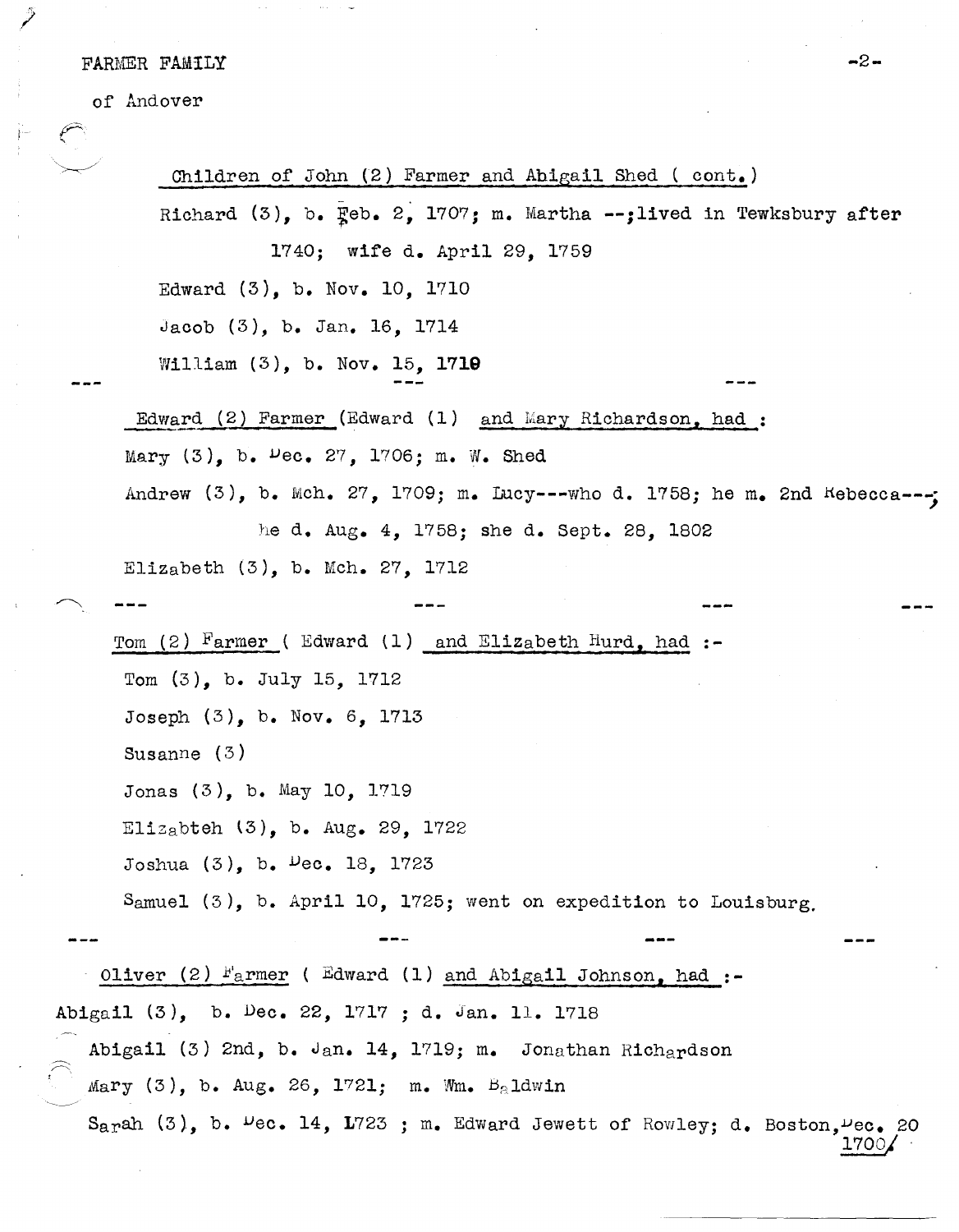FARMER FAMILY

## of Andover

1

Children of Uliver  $(2)$  farmer and Abigail Johnson, (cont.) Betty  $(3)$ , b.  $\text{May } 31$ , 1726; m. Zebadia Rogers Rebecca (3)b. " " <sup>n</sup>; m. Samuel Rogers Oliver  $(3)$ , b. July 31, 1728; m. April 5, 1757  $K_{\alpha}$ chel Shedd. d. of John Shedd of Pepperill; she d. Sept. 25, 1764 at 38; he m. 2nd July 3, 1766, Hannah Abbott, dau. of Meremiah of Billerica; he d. Feb. 24, 1814; she d. Sept. 13, 1819. Isabel  $(3)$ , b. March 2, 1731; m. Ben Warren; d. in Hollis, Dec. 26,  $1793; 6$   $ch.$ Edward  $(3)$ , b. Feb. 24, 1734; m. Nov. 29, 1759 Sarah Brown, dau. of Samuel: he was a nepresentative and served in Revolution;  $d_{\bullet}$ Aug. 4, 1804;she d. Aug. 19, 1811.( He was at capture of Bur-<br>John (3), b. Dec. 7, 1736; m. Jan. 5, 1764, Hanna Datis, daughter of ueacon Joshua Davis; she d. Feb. 12, 1787; he m. 2nd March 18, 1789, Mrs. Sarah ( Russell) Adams of Dracut; was a Lieut; d. Jan.9, 1806 John (3) Farmer ( John (2) Edward (1) ) and Hannah Wood, had **:-** Nath'l (4), b. Jan. 29, 1726; at Lexington, 1748; m. May 28, 1755, Hannah Fessenden, daughter of Tom; wounded April 19, 1775; had 9 ch. John (4), b. Jan. 22, 1728 Richard (3) Farmer (John (2) Edward (1) and Martha---, had:-Vorothy (4), b. April 27, 1737 John (4), b. May 2, 1740  $D$ avid  $(4)$ , b. Dec.  $4$ , 1746 Martha (4), b. June 10, 1748 Richard l4), b. July 30, 1750

Abigail (4), b. May 4, 1752 Dorothy  $(4)$ , 2nd. b. Aug. 29, 1756 Dorothy  $(4)$ , 2nd. b. Aug. 29, 1756<br>Dolly  $(4)$ , 3rd, b. Aug. 31, 1758

-3-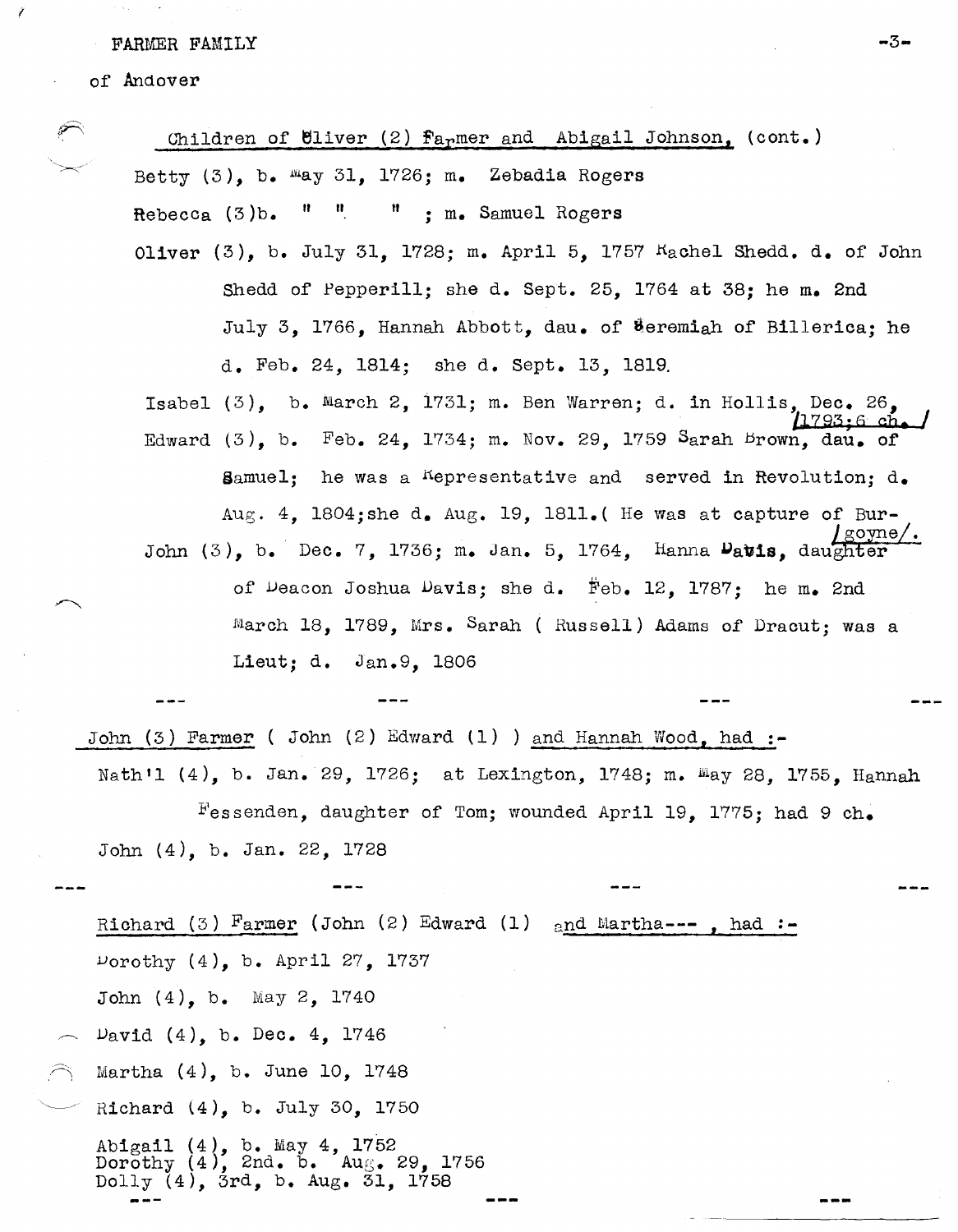Farmer Family

 $\sim$   $\sim$ 

of Andover

|                                                                                           | Andrew (3) Farmer (Edward (2) Edward (1) and $\text{Lucy---}$ ; had:                                                                                                                  |  |  |  |
|-------------------------------------------------------------------------------------------|---------------------------------------------------------------------------------------------------------------------------------------------------------------------------------------|--|--|--|
|                                                                                           | Lucy $(4)$ , b. Sept. 8, 1736; m. John Whiting                                                                                                                                        |  |  |  |
|                                                                                           | Mary (4), b. Oct. 8, 1738; m. April 21, 1768. Nathe Jaquith of Wilmington                                                                                                             |  |  |  |
|                                                                                           | Dorothy $(4)$ , b. July 27, 1740; m. Simon Crosby                                                                                                                                     |  |  |  |
|                                                                                           | Andrew $(4)$ , b. $Aug. 15$ , 1742                                                                                                                                                    |  |  |  |
|                                                                                           | Abigail (4), b. May 1, 1744                                                                                                                                                           |  |  |  |
| John $(4)$ , b. April 30, 1746 ; m. Elizabeth--, Aug. 10, 1747; d. May 30, 1773           |                                                                                                                                                                                       |  |  |  |
| Joseph $(4)$ , b. July 20, 1752                                                           |                                                                                                                                                                                       |  |  |  |
|                                                                                           | Edward $(4)$ , b. Dec. 14, 1755                                                                                                                                                       |  |  |  |
|                                                                                           |                                                                                                                                                                                       |  |  |  |
| Oliver (3) Farmer (Oliver (2) Edward (1) and Rachel Shedd, had :-                         |                                                                                                                                                                                       |  |  |  |
|                                                                                           | Rochel (4), b. April 29, 1758; m. Sept. 28, 1779 Nicholas Friend, who d.                                                                                                              |  |  |  |
| at Merrimac, N.H. July 21, 1823                                                           |                                                                                                                                                                                       |  |  |  |
| Oliver $(4)$ , b. $\sigma$ an. 12, 1769                                                   |                                                                                                                                                                                       |  |  |  |
| John $(4)$ , b. $\upsilon$ ec. 1, 1762; m. Jan. 24, 1788 Lydia Richardson. dau. of Josiah |                                                                                                                                                                                       |  |  |  |
|                                                                                           | of Chelmsford; lived there until 1803; ch. born there; 1806 to                                                                                                                        |  |  |  |
|                                                                                           | Tydeboro, and Merrimac, 1814. Oldest son, John (5) b. Jan.12,1789;<br>d. Concord, N.H. Aug. 13, 1838                                                                                  |  |  |  |
|                                                                                           | Hannah $(4)$ , b. Sept. 17, 1767; m. Wm. Rogers, her cousin                                                                                                                           |  |  |  |
|                                                                                           | Rebecca (4), b. Nov. 19, 1708; d. Jan. 8, 1792                                                                                                                                        |  |  |  |
|                                                                                           | $\texttt{feremiah}$ (4), b. April 10, 1771                                                                                                                                            |  |  |  |
|                                                                                           | Edward $(3)$ Farmer (Oliver $(2)$ Edward $(1)$ and $\beta$ arah Brown, had :-                                                                                                         |  |  |  |
| Edward $(4)$ , b. Dec. 1, 1760                                                            |                                                                                                                                                                                       |  |  |  |
| Sarah (4), b. Mch. 6, 1763; d. Jan. 28, 1764                                              |                                                                                                                                                                                       |  |  |  |
| Jonathan $(4)$ , b. May 28, 1768                                                          |                                                                                                                                                                                       |  |  |  |
|                                                                                           | Sarah $(4)$ , 2nd. h. $0$ ct. 31, 1767; m. Reuben Baldwin                                                                                                                             |  |  |  |
|                                                                                           | Jerre (4), b. Oct. 18, 1770;  July 26, 1803 Margaret Frankfort; d. in<br>Boston, Feb. 6, 1815; ch.: Margaret (5); Marriet(5); Menry(5); Jerre(5); Wm. (5); Geo. W. (5); Catherine (5) |  |  |  |

 $\frac{1}{2}$ 

 $=$   $-$